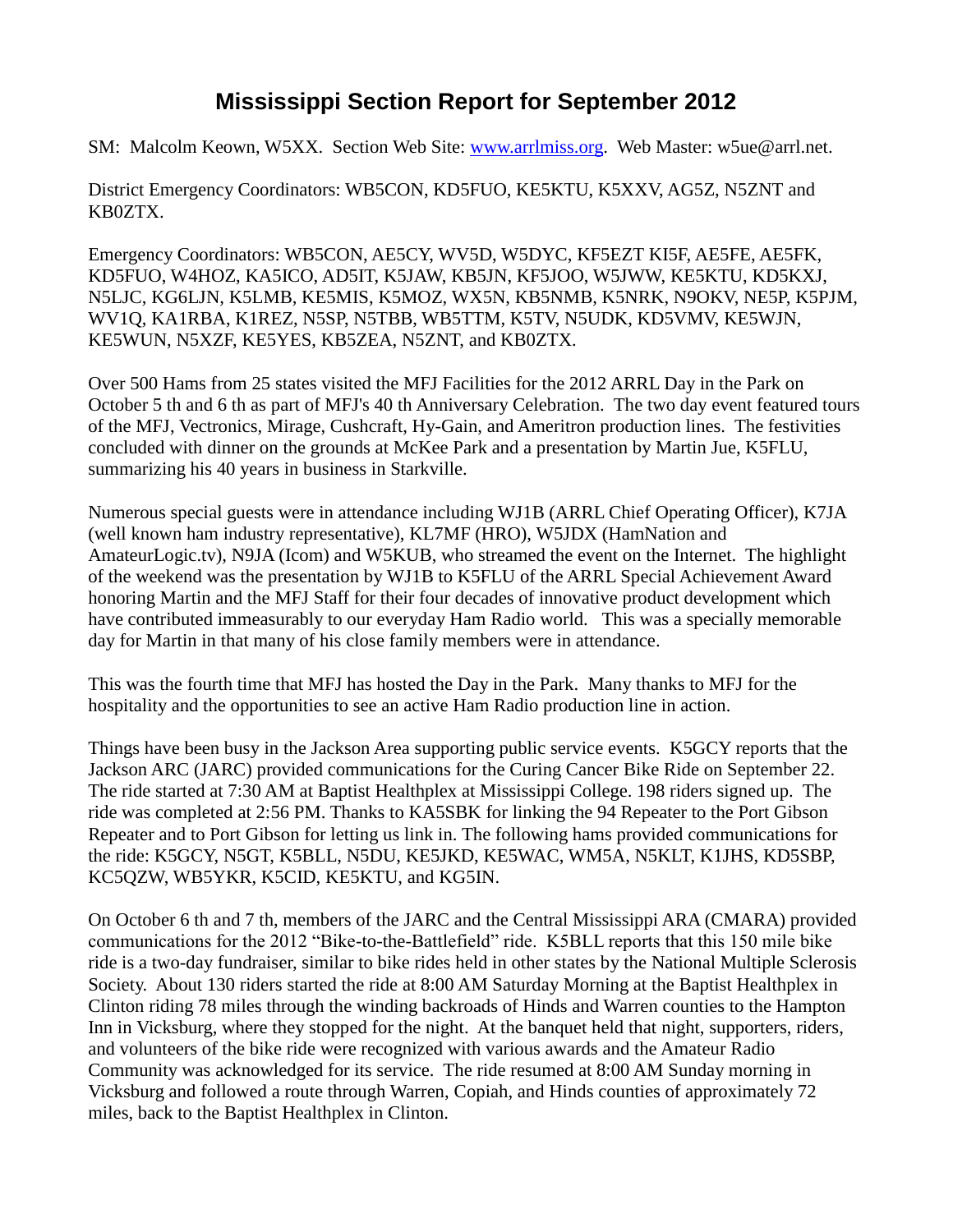The net control station was operated by N5DU in Clinton and by WM5A in Vicksburg, being swapped as needed to maintain coverage of the route. The 146.94 repeater in Raymond covered the entire route fairly well but was linked, as needed, to the 147.27 repeater in Vicksburg to fill some gaps. The staff of the Multiple Sclerosis Society, who organized the ride, were very complementary of Ham Radio services. Being able to talk to the six rest stops, rovers, repair vehicles, and the net control at the push of one button was, in their words, "fantastic". The Co-Chairmen WM5A and N5DU would like to thank WX5H, AE5SK, K5BLL, K5GCY, K5KKD, K5XU, KA5SBK, KF5EZT, KC5QZW, KE5JKD, KE5WAC, KF5RFB, and N5GT for their participation in this event.

N5DU reports that also on October 7 the JARC supported by the CMRA provided communications support for the Diabetes Foundation of Mississippi's annual Walk for a Cure. As with past years, the walk was held at the Southern Farm Bureau offices in Northwest Jackson and included a 1 mile fun walk and a longer 5K walk. It is estimated that there were about 500 participants this year. Amateur operators providing support were K5CID, K5GCY, KF5EZT, and N5DU. These operators were able to staff net control and each of the 3 rest stops utilizing simplex.

KB5NMB reports that Northeast Mississippi ARA Members KE5WPW, K5TV, and KC0DWH set up a station at the Home Depot Kids Day in Fulton on October 6. They passed out Ham Radio info and put up one of the club's big banners. There was not a lot of people traffic but, they had a blast working California QSO Party stations.

Between the Day in the Park/MFJ Celebration and the public service events, the first weekend in October was a busy one for Hams in Mississippi!

And during the next weekend Vicksburg ARC Activities Chairman N5KWT reports that the Club again provided communications for the Annual Five Mile Run Across the River starting at the Welcome Station on the Mississippi Side of the River with the 2.5-mile turnaround being near Delta, Louisiana with some 650 runners/walkers participating. There were several problems related to heat and fatigue handled via Ham Radio, but nothing serious. Besides Don, VARC Members participating were W5WAF, W5XX, N5JGK, K5NRK, and KC5QZW.

From below the AM Broadcast band W5THT reports that the 2012-2013 600 Meter Season is under way. Thus far, Pat made 3 CW QSOs in September to add to the 180 Q's he made in past seasons.

Welcome to the following new Hams in Mississippi in September: KF5RXA, Leroy – D'Iberville; KF5RXB, Melissa – D'Iberville; KF5RYJ, Ragan – Petal; KF5RYK, Loyse – Soso; KF5RZB, Michael – Oxford; KF5RZE, Adrienne – Olive Branch; KF5SAS, Paul – Brookhaven; KF5SBN, Tracie – Water Valley; KF5SBO, Jacqueline – Saltillo; and KF5SBP, Jerry – Clarksdale.

Also welcome to the following new ARRL Members in September: W5AGS – Wiggins; KE5DOX – Centreville; KA5EOD – Gulfport; WB5JHC – Biloxi; WX5MW – Amory; WU0P – Sumrall; W4PMC – Southaven; KF5RQR – Laurel; K5UAK – Southaven, and N5VWV – Philadelphia. The Mississippi ARRL Membership is now 1,103. Up one from last month, but down from out record of 1,119. Keep working!

And last but not least welcome to KF5EZT as EC for Rankin County and K5JAW as EC for Bolivar, Leflore, Sunflower, and Washington Counties.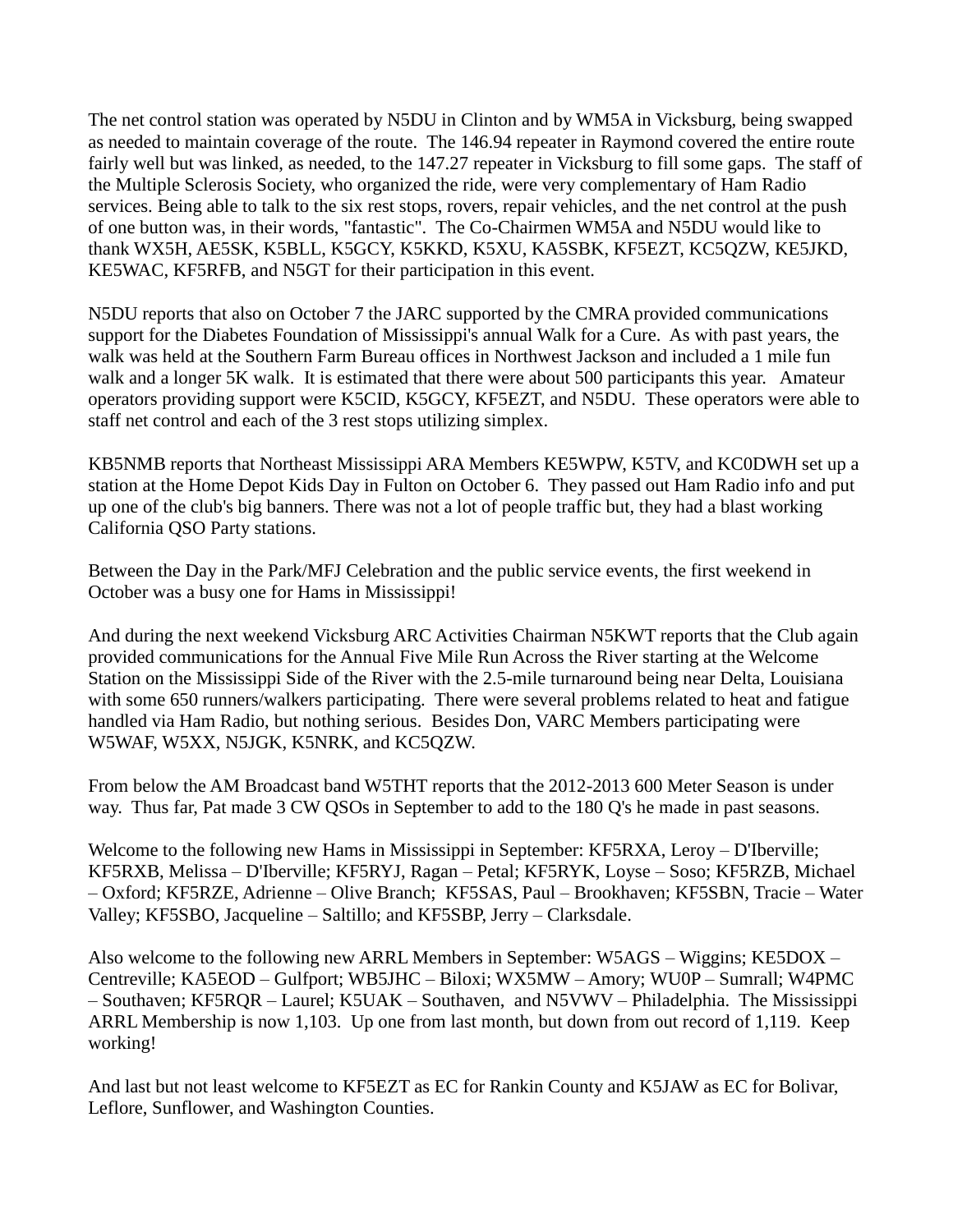Congratulations to the following on their upgrades: KF5BTH – Como; KC9HOF – Oxford; KF5ILT – Morton; and KF5QGF – Olive Branch.

Club Newsletters/Reports: Hattiesburg ARC (AC5E), Mississippi Coast ARA (KB9ZR), and the Northeast Mississippi ARA (KE5SSB).

DEC/EC Reports: WB5CON (NE MS/Alcorn), KF5EZT (Rankin), AE5FE (Lauderdale and Clarke), K5JAW (MS Delta), KE5KTU (WC MS/Hinds), K5MOZ (Jackson), WX5N (Prentiss and Tishomingo), WV1Q (Jasper), and KE5WJN (Pearl River).

HF Net Reports - sessions/QNI/QTC (Net Manager)

Magnolia Section Net 30/1025/4 (K5DSG)

MS Baptist Hams Net 5/26/0 (WF5F)

MSPN 30/2298/20 (K5NRK)

MS Slow Net 20/42/0 (W3TWD)

VHF Net Reports - sessions/QNI/QTC (Net Manager)

Booneville and Prentiss County ARES Net 4/48/0 (WX5N)

Capital Area Em Net X/XX/X (K5XU)

Delta ARES Net 5/30/0 (K5JAW)

Grenada/Yalobusha ARES Net 4/10/0 (AD5IT/KE5MIS)

Itawamba County ARES 4/74/1 (KB5NMB)

Jackson ARC Em Net 4/44/0 (N5DU)

Jackson County ARES 27/410/2 (K5MOZ)

Magnolia DX Assn 4/69/0 (K5OAZ)

Meridian Area EN 4/38/1 (AE5FE)

Metro Jackson ARES Net 4/60/2 (K5GCY)

Mississippi Coast ARA ARES Net 4/79/0 (K5KMU)

Mississippi Coast ARA Tech Net 4/37/0 (K5KMU)

Miss/Lou Em Net 5/42/0 (K5NRK)